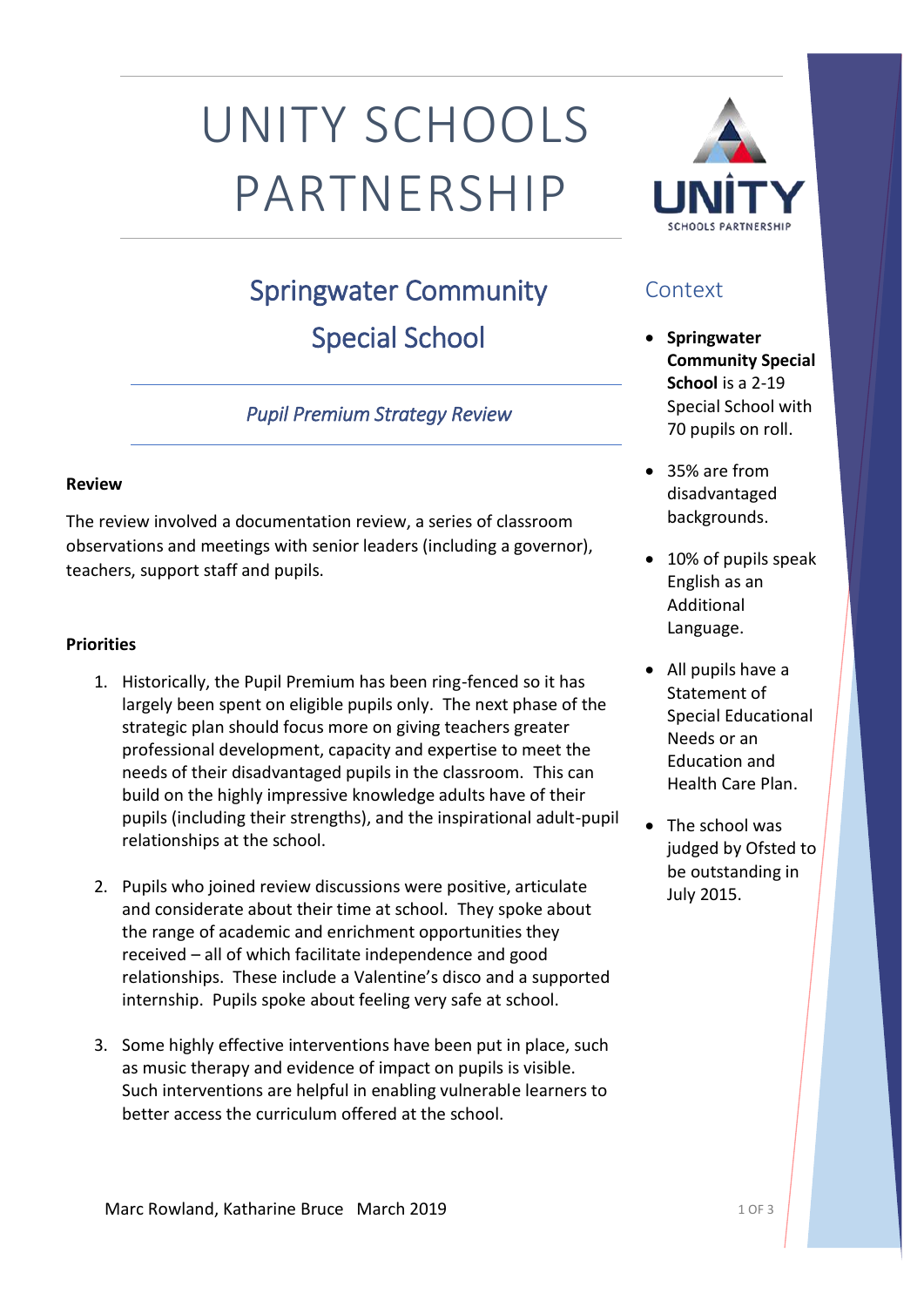- 4. Greater clarity is needed in understanding any outcome gaps between disadvantaged pupils and their peers – for example, in relation to independence, communication and language or academic attainment. This should be the focus for the strategic plan. Effective support for disadvantaged pupils is not just 'knowing who the Pupil Premium children are', but understanding what impact their socio-economic background might have on educational outcomes.
- 5. It was discussed and agreed that, in line with best practice, research evidence and the conditions of grant for Pupil Premium, it is appropriate for Pupil Premium funding to positively impact on all pupils. This is irrespective of eligibility, provided the use of the funding is targeted at disadvantaged pupils' learning needs. Similarly, in line with professional judgement of senior leaders, support can continue to be provided into Key Stage 5.
- 6. A key priority for senior leaders is to secure a collective understanding of the School's Pupil Premium strategy and the roles of individuals within that. Importantly, the collective understanding that disadvantaged pupils with multiple barriers to learning should be supported in the classroom, as well as through intervention. Margaret Mulholland's work at Swiss Cottage School offers a very useful model: <http://swisscottage.camden.sch.uk/our-school/pupil-premium/> [margaret.mulholland@swisscottage.camden.sch.uk](mailto:margaret.mulholland@swisscottage.camden.sch.uk)
- 7. In all cases, it is important to put in place a robust evaluation framework for individual strands of activity - including professional development – to check/ensure there is a positive change to pupil outcomes. Professor Thomas Guskey provides a model evaluation framework for professional development: [http://www.ascd.org/publications/educational-leadership/mar02/vol59/num06/Does-](http://www.ascd.org/publications/educational-leadership/mar02/vol59/num06/Does-It-Make-a-Difference¢-Evaluating-Professional-Development.aspx)[It-Make-a-Difference¢-Evaluating-Professional-Development.aspx.](http://www.ascd.org/publications/educational-leadership/mar02/vol59/num06/Does-It-Make-a-Difference¢-Evaluating-Professional-Development.aspx)
- 8. Considering the school context, a three-year planning cycle, using the logic model to set out goals, as well as the short-, medium- and long-term outcomes that inform leaders (including governors) that they are on track to meet that goal. This supports effective implementation.

#### **Further notes**

- 9. It is recommended that the school literacy lead attends Megan Dixon's forthcoming session on literacy and disadvantaged learners in March 2019.
- 10. Frank Wise Special School in Banbury has an effective Pupil Premium strategy that focusses on improved teaching and developing pupil independence in a similar context: [https://frankwise.oxon.sch.uk/wp-content/uploads/2019/02/Pupil-Premium-](https://frankwise.oxon.sch.uk/wp-content/uploads/2019/02/Pupil-Premium-FWS-201819.pdf)[FWS-201819.pdf](https://frankwise.oxon.sch.uk/wp-content/uploads/2019/02/Pupil-Premium-FWS-201819.pdf)